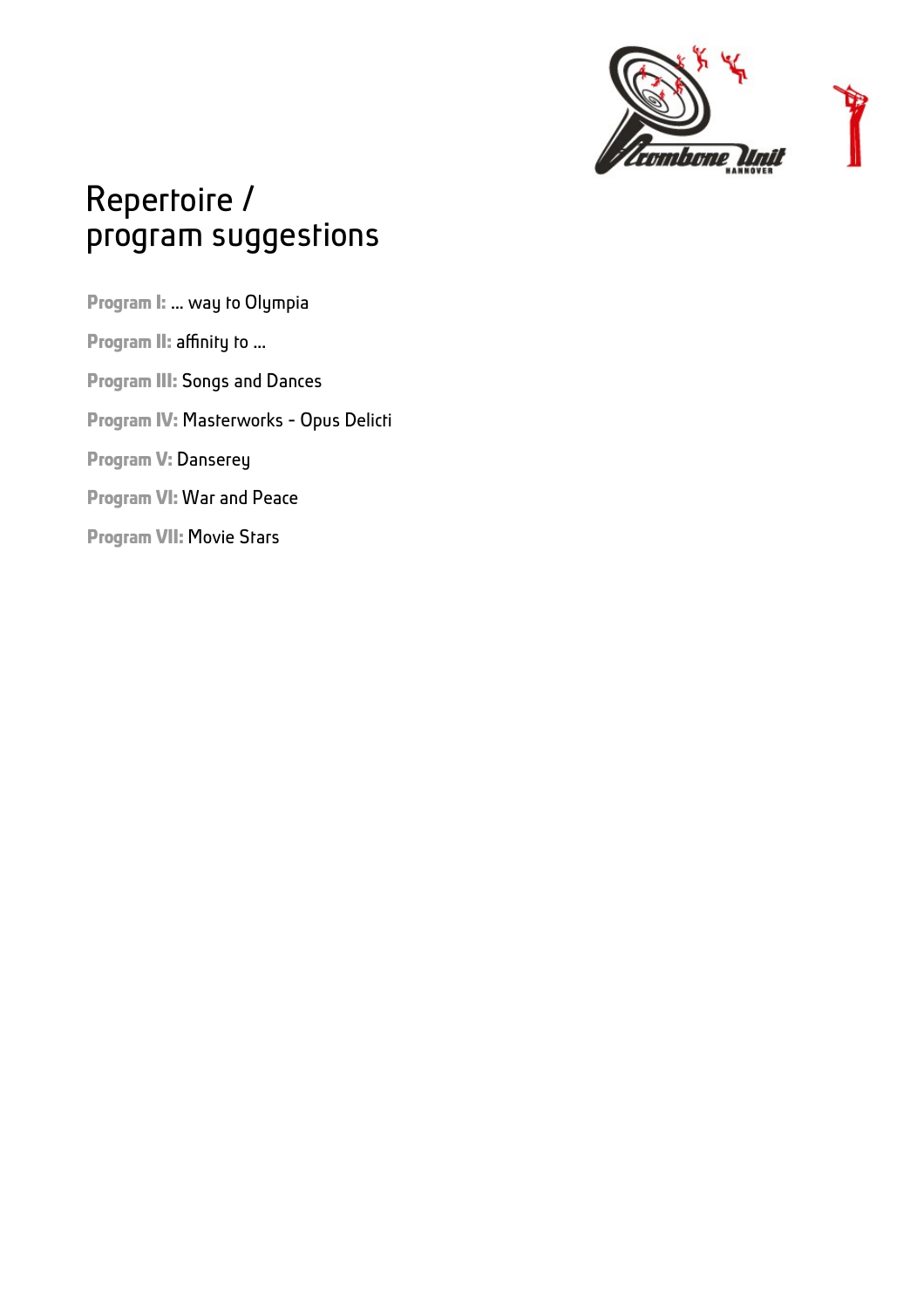#### **Program I** ... way to Olympia

Georg Friedrich Händel (1689-1759) Music for the Royal Fireworks, Ouvertüre (Arr. Lars Karlin)

Anton Bruckner (1824-1896) Virga Jesse

Hildegard von Bingen (1098-1179) Improvisation on an own theme

Tylman Susato (1500-1561) Six dances from "Danserey" (Arr. Lars Karlin)

- pause -

Derek Bourgeois (\*1941) Scherzo Funèbre, op. 86

Brett Dean (\*1961) Night's Journey (1997)

Daniel Schnyder (\*1961) Olympia - composition in order for Trombone Unit Hannover 2011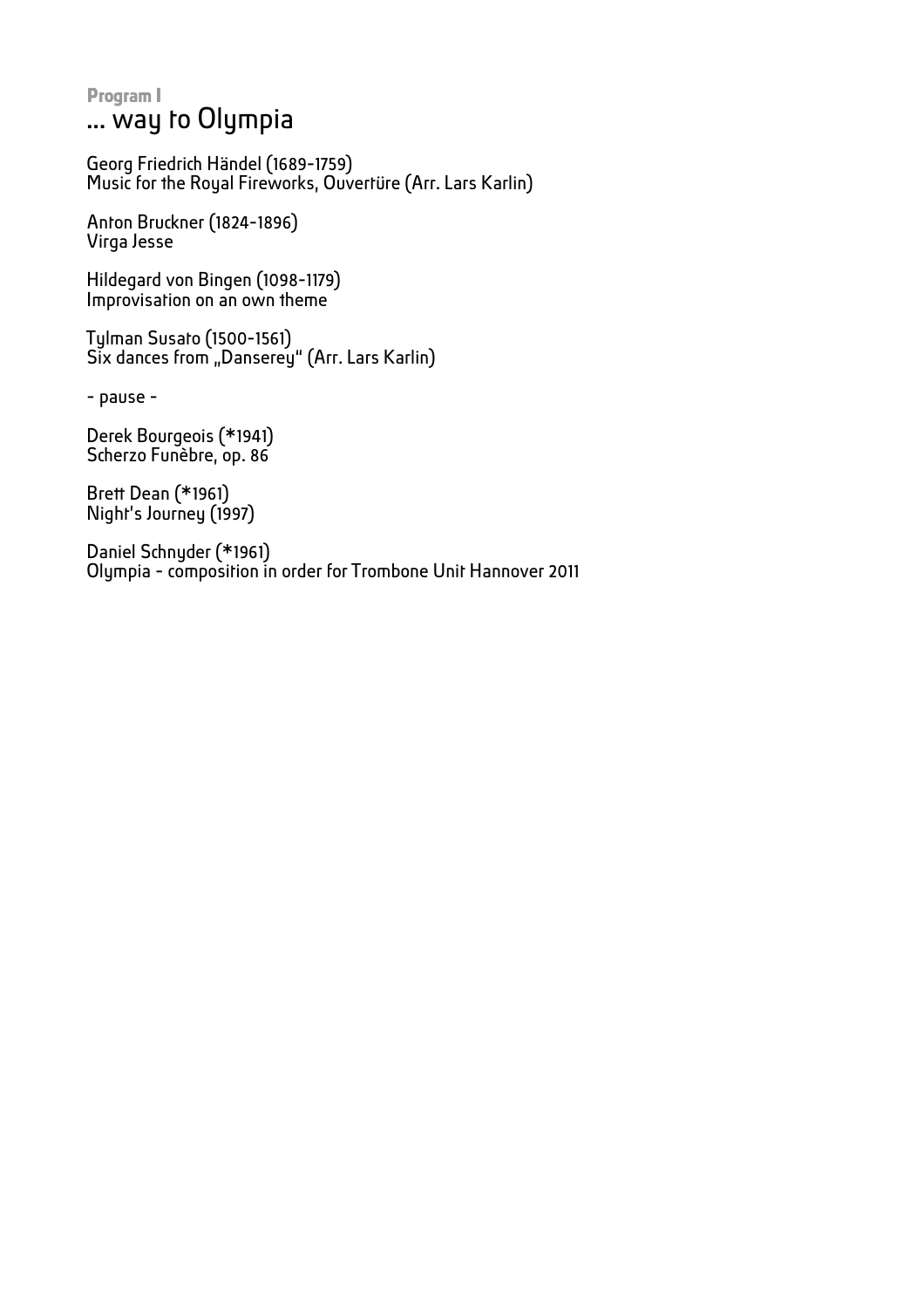## **Program II** affinity to ...

Daniel Schnyder (\*1961) Olympia (2011) - composition in order for Trombone Unit Hannover

Brett Dean (\*1961) Night's Journey (1997)

Daniel Schnyder (\*1961) Quartett (1.1822: Rossini's visit to Beethoven; 2. The Pharao's Funeral; 3. Flying Carpets)

- Pause -

Mike Svoboda (\*1960) Music for Open Spaces (2010)

Nils Wogram (\*1972) Quiet of the morning (2011)

Derek Bourgeois (\*1941) Osteoblast, Op. 210 (2002)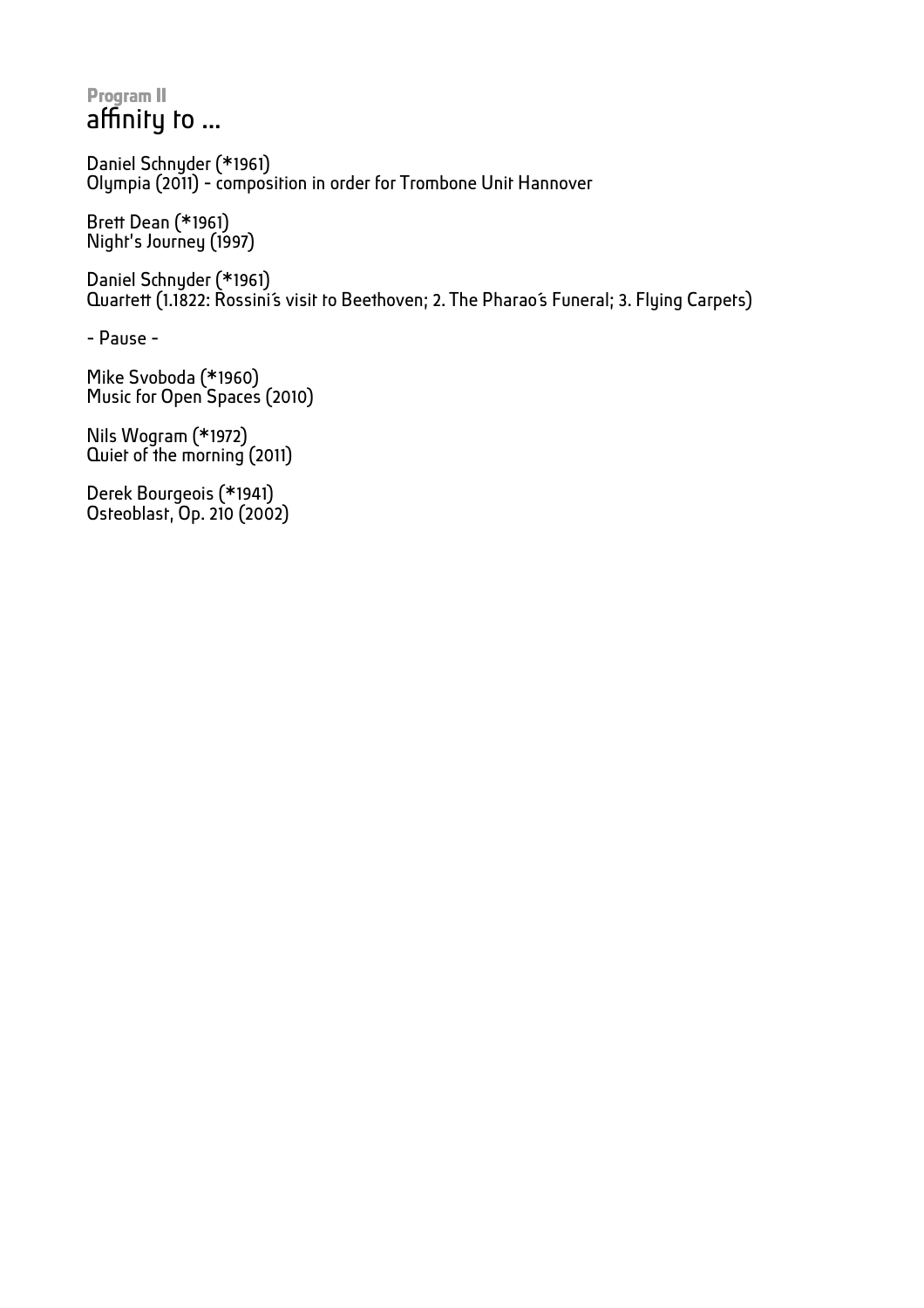## **Program III** Songs and Dances

Tylman Susato (1500-1561) Four dances from "Danserey" (Arr. Lars Karlin)

Anton Bruckner (1824-1896) Virga Jesse

Claude Debussy (1862-1918) Trois Chansons de Charles d'Orléans

Tylman Susato (1500-1561) Four dances from "Danserey" (Arr. Lars Karlin)

- pause -

Tylman Susato (1500-1561) Four dances from "Danserey" (Arr. Lars Karlin)

Hildegard von Bingen (1098-1179) Gregorian chants

Franz Schubert (1797-1828) Der Tod und das Mädchen (Arr. Lars Karlin)

Tylman Susato (1500-1561) Four dances from "Danserey" (Arr. Lars Karlin)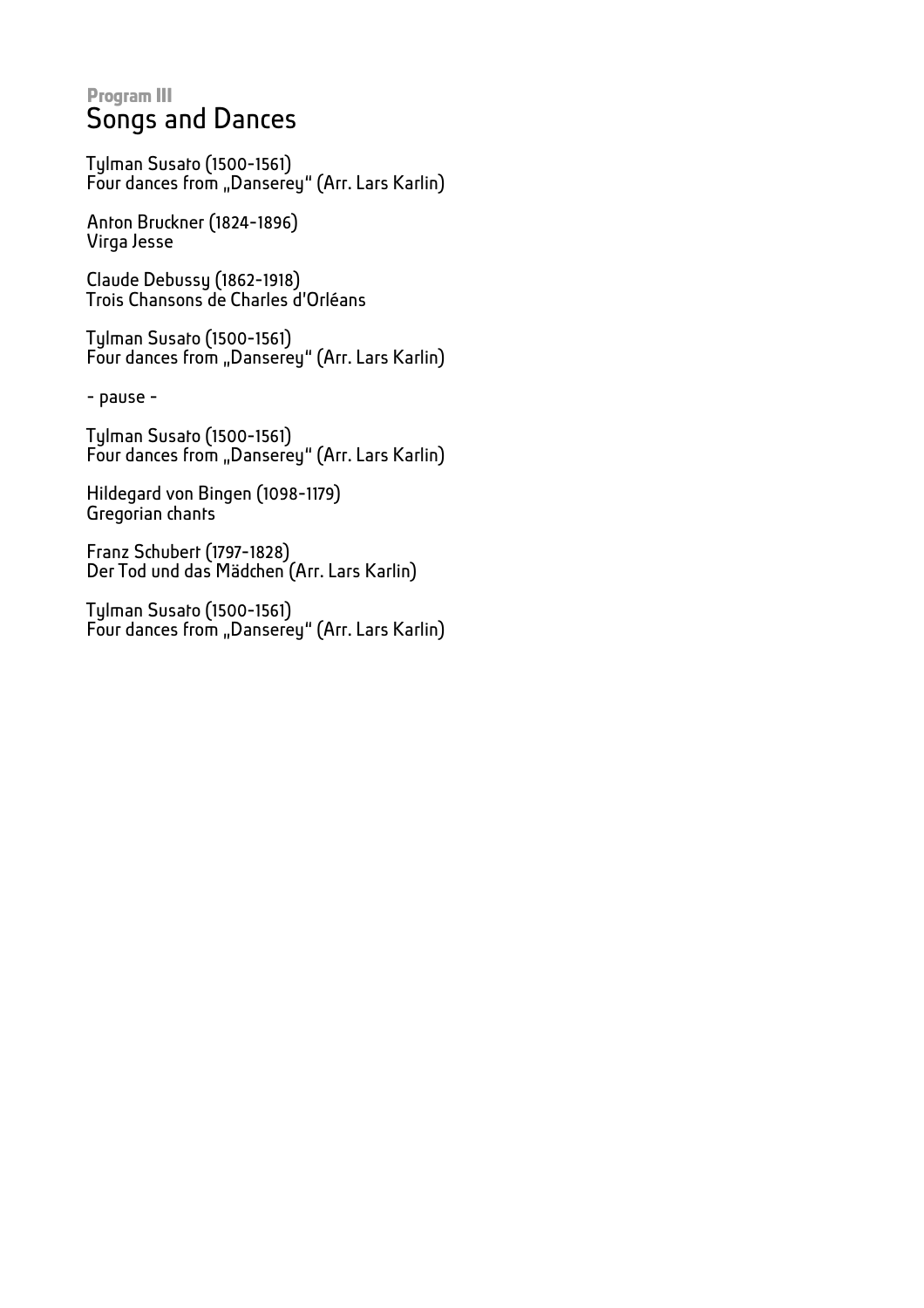## **Program IV** Masterworks - Opus Delicti

G.F.Händel (1689-1759) Music for the Royal Fireworks – Ouvertüre (Arr. Lars Karlin)

Sergei Prokofew (1891-1953) Romeo and Julia, Op. 64 – fve movements from Suite Nr. 1 and 2 (Arr. A. Högstedt)

- pause -

Paul Dukas (1865-1935) Fanfare La Péri (Arr. Lars Karlin)

Modest Mussorgsky (1839-1881) Pictures of an exhibition (Arr. Lars Karlin)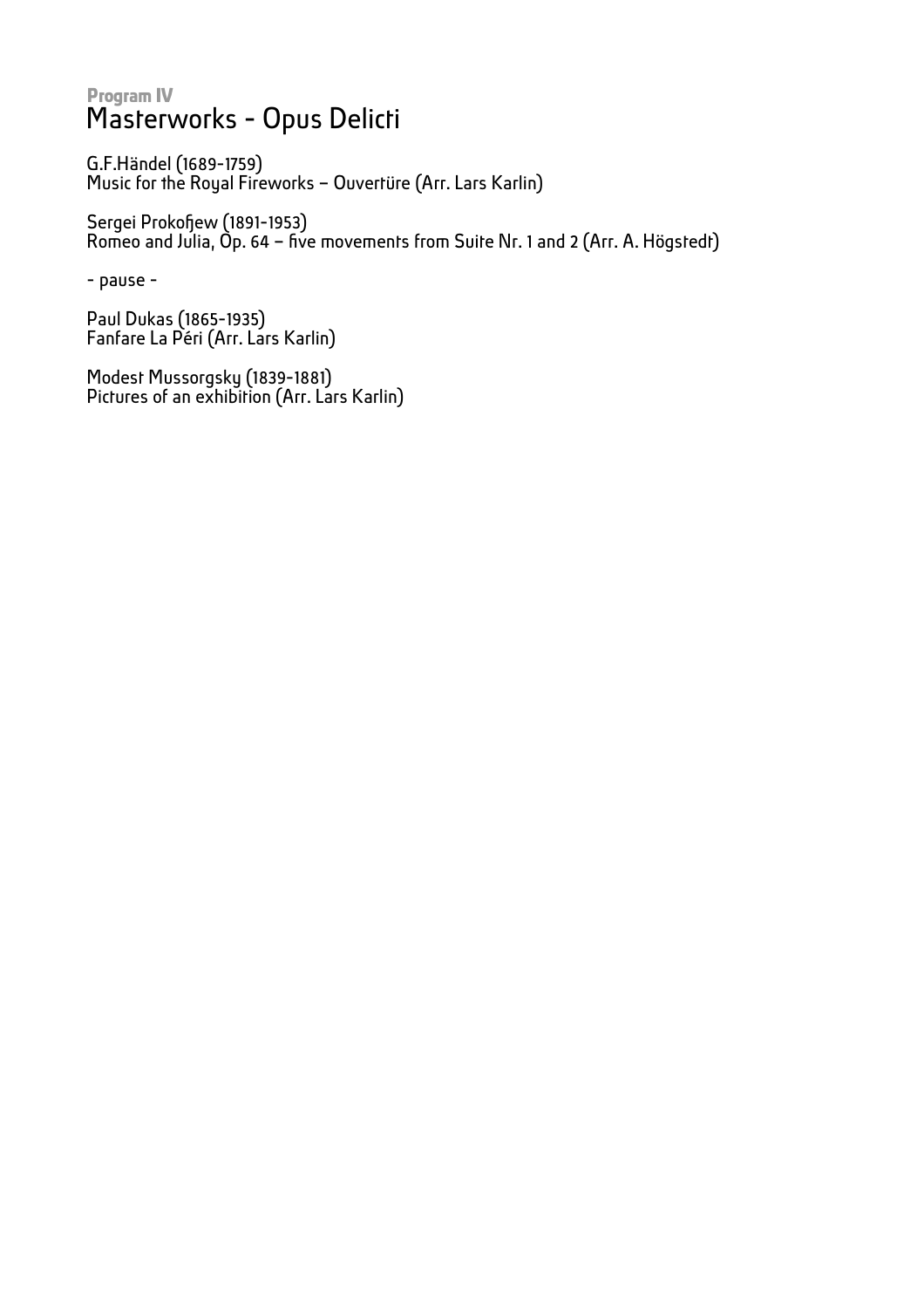## **Program V Danserey**

Tylman Susato Six dances from "Danserey" part 1 (Arr. Lars Karlin)

Giovanni Gabrieli Sonata piano'e forte (Arr. Lars Karlin)

Hans Leo Hassler Laudate Dominum

- pause -

William Byrd The Earle of Oxford's March (Arr. Lars Karlin)

Girolamo Frescobaldi Canzon Vigesimanona (Arr. Lars Karlin)

Tylman Susato Six dances from "Danserey" Teil 2 (Arr. Lars Karlin)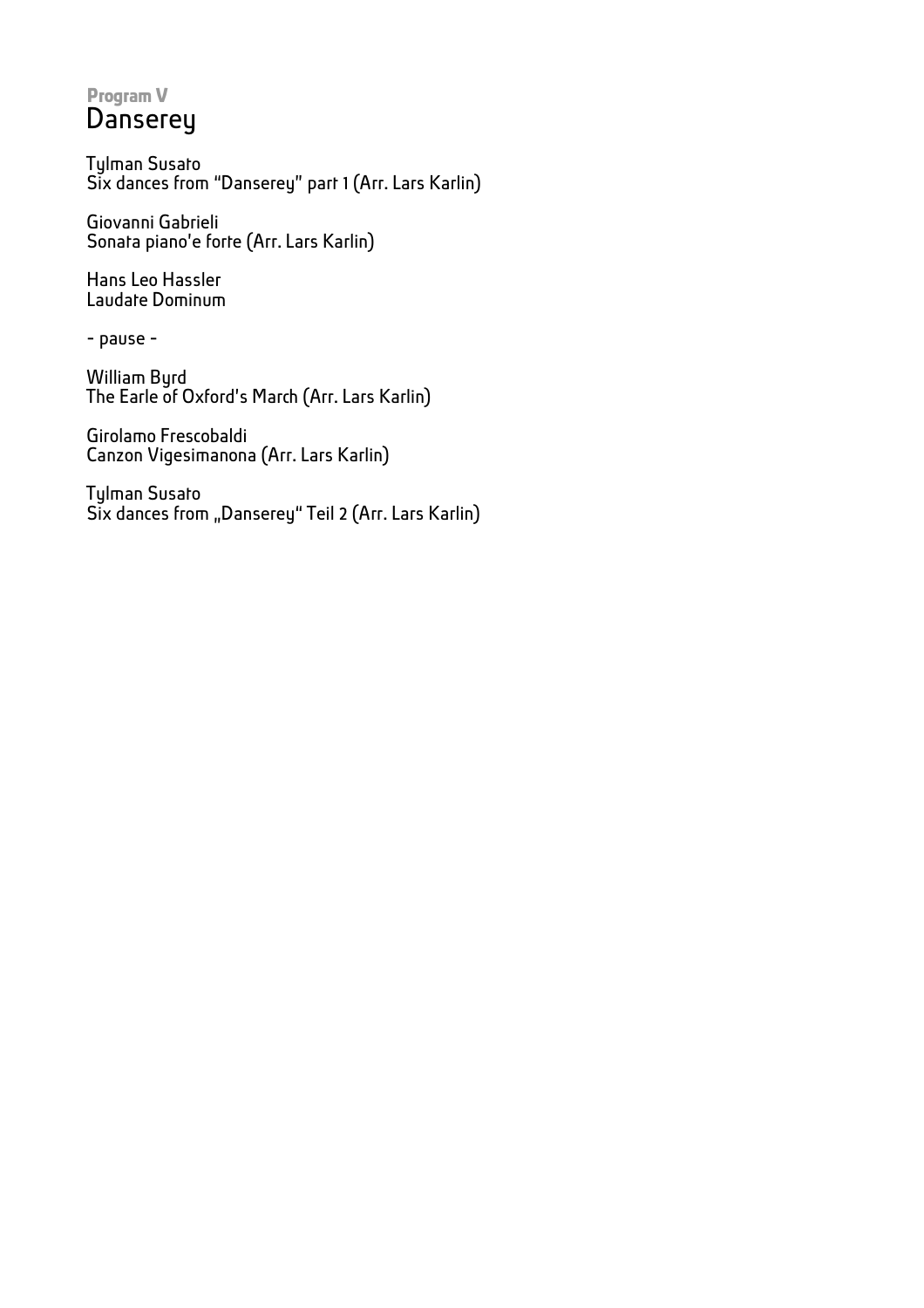## **Program VI** War and Peace

Gustav Holst The Planets, Op. 32 (Arr. A. Lindberg)

1. Mars, bringer of war 2. Venus, bringer of peace

George Delerue Madrigal

Saskia Apon Eerste Trombone Kwartet

- pause -

Derek Bourgeois Scherzo Funébre, Op. 86

Folke Rabe/Jan Bark BOLOS

Derek Bourgeois Osteoblast, Op. 210